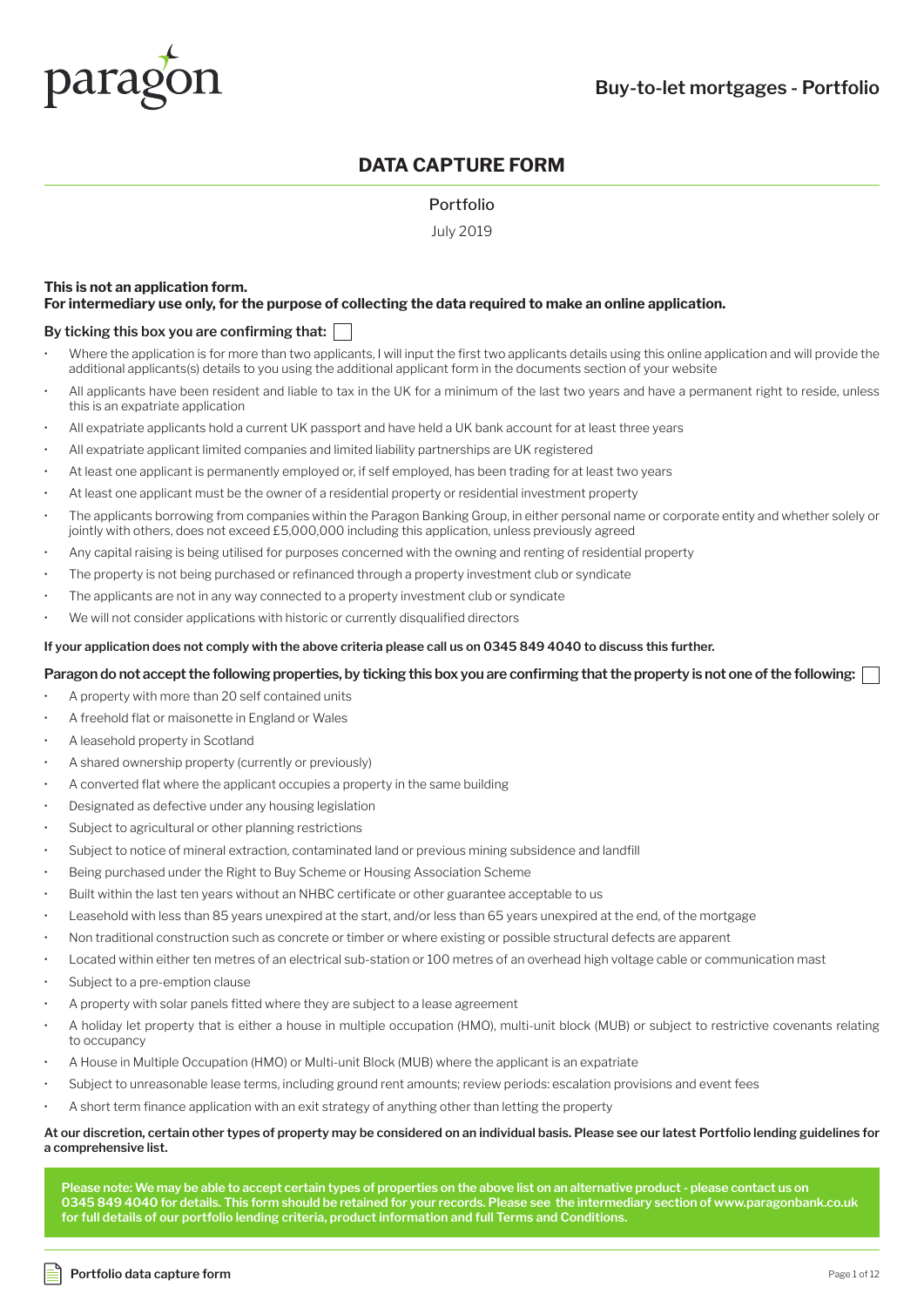In conjunction with other criteria, we will assess the affordability of this mortgage based on the expected monthly income generated from letting the property to a tenant. The actual income generated may be different and can be influenced over time by changes within the rental market. The applicant(s) will remain responsible for meeting the costs of the mortgage and the additional costs associated with letting the property for the duration of ownership.

. . . . . . . . . . . . . . . . . . .

### **Limited company / Limited liability partnership (LLP)**

Please ensure that the limited company / LLP meets with the criteria published in the latest version of the Portfolio lending guidelines.

| Company / LLP name            |           |
|-------------------------------|-----------|
| Company / LLP number          |           |
| Is the company / LLP trading? | Yes<br>No |
| Company Secretary name        |           |
| Telephone number              |           |
| Email address                 |           |
| Address                       |           |
|                               |           |
|                               | Postcode  |
| Accountant name               |           |
| Accountant address            |           |
|                               |           |
|                               | Postcode  |
| Name of person acting         |           |
| Qualification                 |           |
| Telephone number              |           |
| Email address                 |           |

Please note that whilst an automated agreement in principle will be given for the online application, approval of the limited company / LLP will be dependent on a full underwriting assessment.

### **Select loan type**

| Buy-to-let                           |  |
|--------------------------------------|--|
| Short term finance                   |  |
| Short term finance and<br>buy-to-let |  |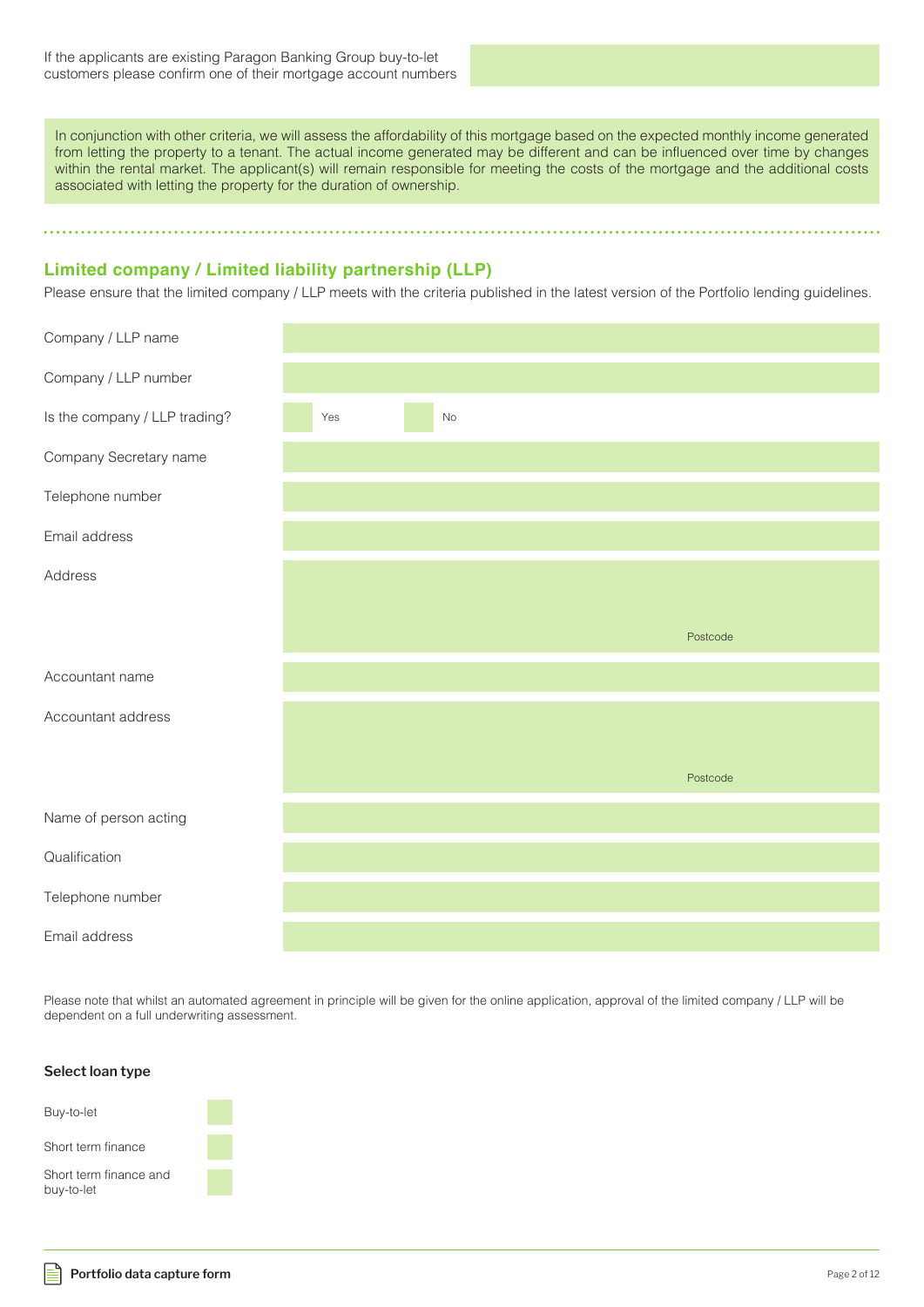# **Application details**



### **Personal details**

| Title                   |           |          |                               |   |           |                               |
|-------------------------|-----------|----------|-------------------------------|---|-----------|-------------------------------|
| Gender                  |           |          |                               |   |           |                               |
| Forename (s)            |           |          |                               |   |           |                               |
| Middle name             |           |          |                               |   |           |                               |
| Surname                 |           |          |                               |   |           |                               |
| Date of birth           |           | <b>M</b> |                               | D | D         |                               |
| Home telephone number   |           |          |                               |   |           |                               |
| Mobile telephone number |           |          |                               |   |           |                               |
| Email address           |           |          |                               |   |           |                               |
| Residential status      | Mortgaged |          | Owned outright                |   | Mortgaged | Owned outright                |
|                         | Rented    |          | Living with friends/relatives |   | Rented    | Living with friends/relatives |
| Marital status          | Married   |          | Single                        |   | Married   | Single                        |
|                         | Divorced  |          | Separated                     |   | Divorced  | Separated                     |
|                         | Widowed   |          |                               |   | Widowed   |                               |
| Lettings experience?    | Yes       |          | No                            |   | Yes       | <b>No</b>                     |
| Country of birth        |           |          |                               |   |           |                               |

**APPLICANT 1 APPLICANT 2**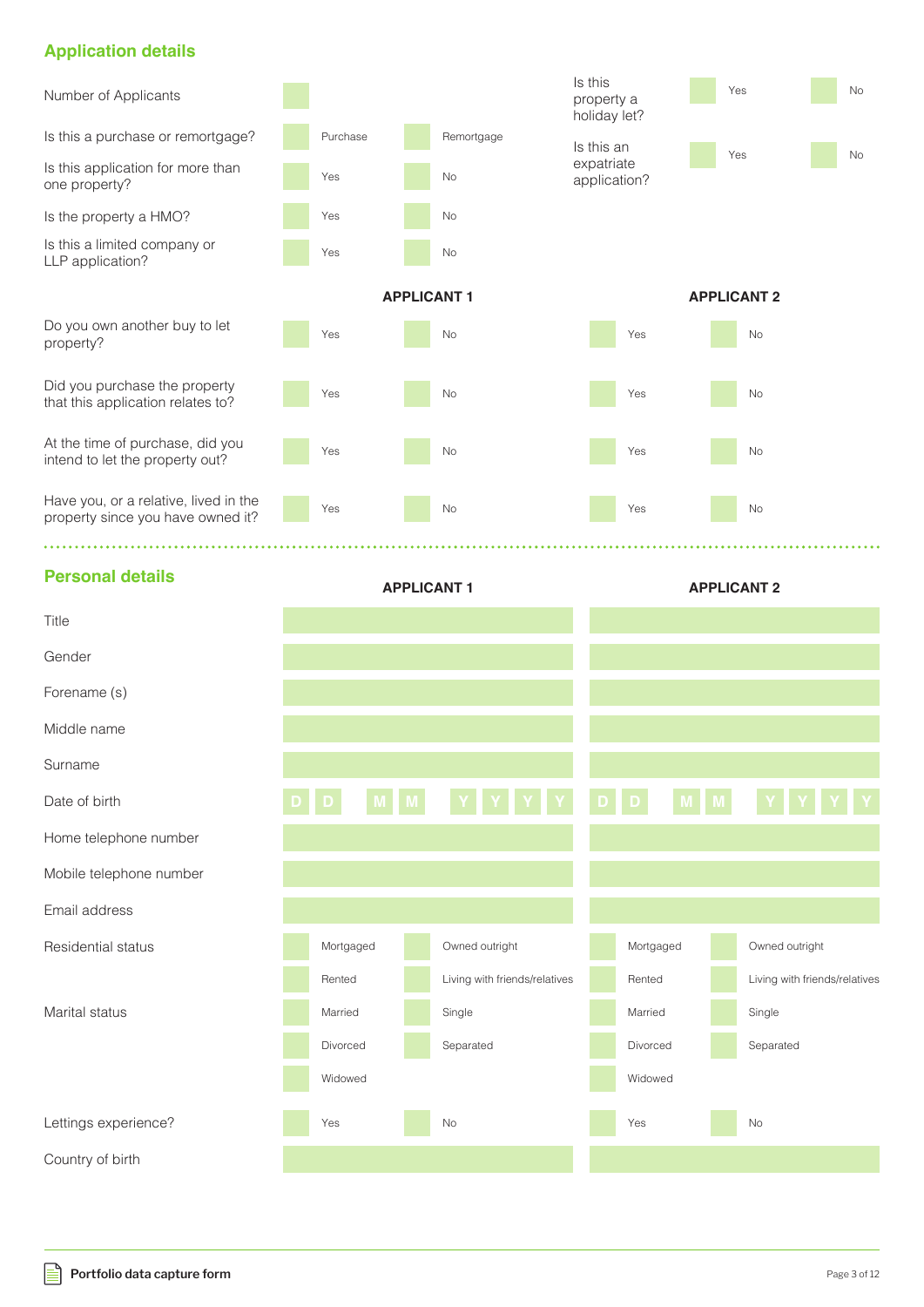| <b>Current address</b> | <b>APPLICANT 1</b> | <b>APPLICANT 2</b> |
|------------------------|--------------------|--------------------|
| Address                |                    |                    |
|                        | Postcode           | Postcode           |
| Country of residence   |                    |                    |
| Time at address        | M M<br>$\mathbf Y$ | YY<br>$M$ $M$      |

Please note: We require a full two year address history, if the applicants have resided at their current address for less than two years please provide previous address(es) overleaf

### **Previous address**

|                      | <b>APPLICANT 1</b> | <b>APPLICANT 2</b> |
|----------------------|--------------------|--------------------|
| Address              |                    |                    |
|                      |                    |                    |
|                      | Postcode           | Postcode           |
|                      |                    |                    |
| Country of residence |                    |                    |
| Time at address      | Y Y M M            | Y Y M M            |
|                      |                    |                    |

### **Employment details**

|                                                                                                              |   |                | <b>APPLICANT 1</b> | <b>APPLICANT 2</b> |                |  |               |
|--------------------------------------------------------------------------------------------------------------|---|----------------|--------------------|--------------------|----------------|--|---------------|
| Gross employed income                                                                                        | £ |                |                    | £                  |                |  |               |
| Self employed net profit income<br>(Sole trader or partnership, excluding buy-to-let<br>income)              | £ |                |                    | £                  |                |  |               |
| Limited company / LLP income<br>(Dividend / director's remuneration / member's profit)                       |   |                |                    | £                  |                |  |               |
| Gross rental income<br>(As of today, including all existing properties and<br>current purchase applications) |   |                |                    |                    |                |  |               |
| Self employed pre-tax profit income<br>(Buy-to-let income)                                                   | £ |                |                    |                    |                |  |               |
| All other taxable income<br>(eg pension, investments, savings etc)                                           | £ |                |                    |                    |                |  |               |
| National Insurance Number                                                                                    |   |                |                    |                    |                |  |               |
| Employment status                                                                                            |   | Employed       | Housewife          |                    | Employed       |  | Housewife     |
|                                                                                                              |   | Student        | Self-employed      |                    | Student        |  | Self-employed |
|                                                                                                              |   | Retired        | Unemployed         |                    | Retired        |  | Unemployed    |
| Contract type                                                                                                |   | Permanent      | Temporary          |                    | Permanent      |  | Temporary     |
|                                                                                                              |   | Contract       | Probationary       |                    | Contract       |  | Probationary  |
|                                                                                                              |   | Long-term temp |                    |                    | Long-term temp |  |               |
| Time employed/time trading if<br>self-employed                                                               |   |                |                    |                    |                |  |               |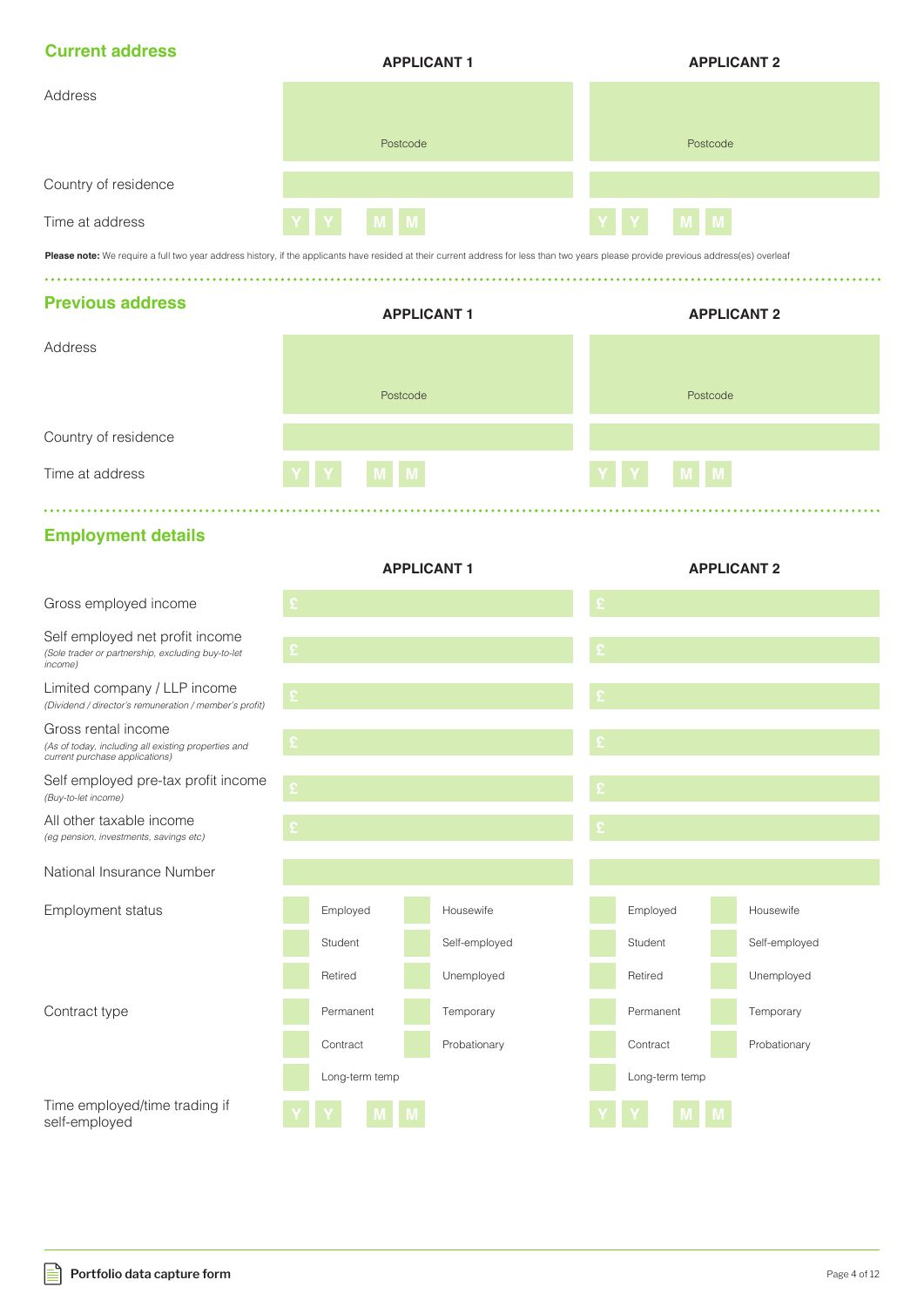### **Lettings experience**



- **Once the information above is entered, you must read and agree to our Terms and Conditions to continue and a criteria check will then be undertaken. A credit quotation search will be carried out on non expatriate applications**
- **If the application is agreed in principle you will be asked to provide the information overleaf to submit the application**
- **If we are unable to give an agreement in principle you will be advised of this and provided with contact details**

**For more information on what we do with customer's personal data, why we do it and what rights they have over that data, including how to make a complaint to the ICO, please see the online application declaration, visit online www. paragonbank.co.uk/data-protection or contact us.**

### **Property details**

| Address                        |     |                      |                                |                                               |     |    |
|--------------------------------|-----|----------------------|--------------------------------|-----------------------------------------------|-----|----|
|                                |     |                      |                                | Postcode                                      |     |    |
| Property value (if remortgage) |     |                      |                                |                                               |     |    |
| Number of units                |     |                      |                                |                                               |     |    |
| Tenure                         |     | Freehold / heritable | Leasehold                      |                                               |     |    |
| Unexpired lease                |     |                      |                                |                                               |     |    |
| Year built                     |     |                      |                                | Property in, or to be in, multiple occupation | Yes | No |
| Ex local authority             | Yes | No                   | Is the property a holiday let? |                                               | Yes | No |
|                                |     |                      |                                | Attached to/above commercial premises         | Yes | No |
|                                |     |                      |                                |                                               |     |    |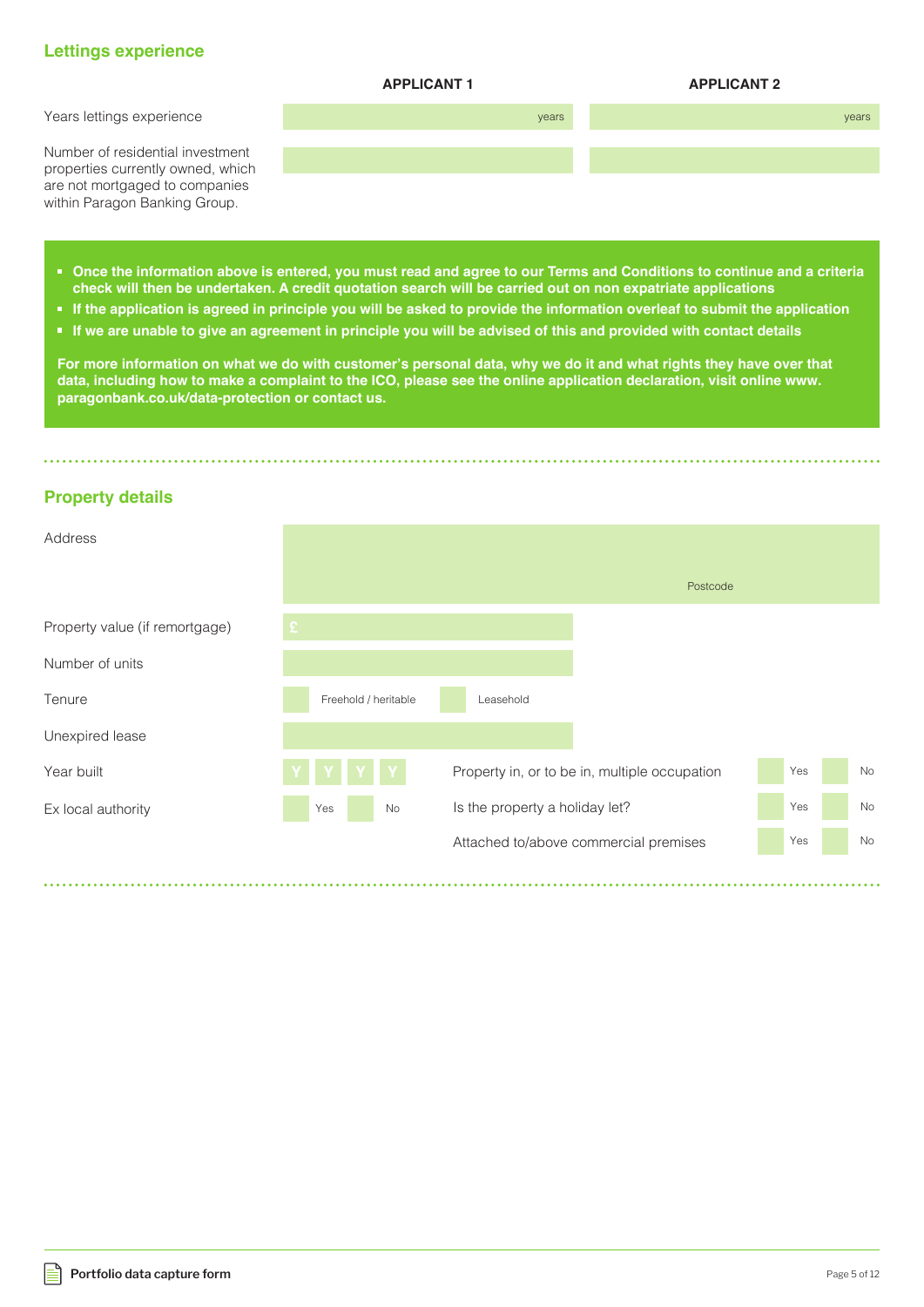# **Mortgage details**

Loan required

Current property use (if short term finance)

Proposed property use (if short term finance)

Roll up interest (if short term finance)

Repayment method

Term in years

Term in months (if short term finance)

Refurbishment type (if short term finance)

Application type

Purchase price

Owned outright

Existing mortgage balance

**£** Rental income per month - if holiday let, equivalent monthly AST rent

**£** If holiday let, annual holiday let income (only provide if this can be evidenced by two years accounts)

\*If split loan required

Loan purpose

Source of deposit (purchase only)

#### Product required

(Confirm product required from our current Paragon portfolio product range - see the intermediary section of **www.paragonbank.co.uk**)

- If the property and mortgage requirements are agreed in principle you will be asked to provide the information overleaf **to submit the application**
- **If we are unable to give an agreement in principle you will be advised of this and provided with contact details. You will also be given the option to add another property**

|                      | Yes                  |              | No                 |       |                                |                  |  |
|----------------------|----------------------|--------------|--------------------|-------|--------------------------------|------------------|--|
|                      | Interest only        |              | Capital & interest |       | Split loan*                    |                  |  |
|                      |                      |              |                    |       |                                |                  |  |
|                      |                      |              |                    |       |                                |                  |  |
|                      | Standard             |              | Light              | Heavy |                                |                  |  |
|                      | Purchase             |              | Remortgage         |       |                                |                  |  |
| $\hat{\mathbf{r}}$   |                      |              |                    |       |                                |                  |  |
|                      | Yes                  |              | No                 |       |                                |                  |  |
| $\mathfrak{L}% _{G}$ |                      |              |                    |       |                                |                  |  |
| £                    |                      |              |                    |       |                                |                  |  |
|                      |                      |              |                    |       |                                |                  |  |
|                      |                      |              |                    |       |                                |                  |  |
|                      |                      |              |                    |       |                                |                  |  |
|                      | Interest only amount | $\mathbf{E}$ |                    |       | Capital and interest<br>amount | $\mathfrak{L}^+$ |  |
|                      |                      |              |                    |       |                                |                  |  |
|                      |                      |              |                    |       |                                |                  |  |
|                      |                      |              |                    |       |                                |                  |  |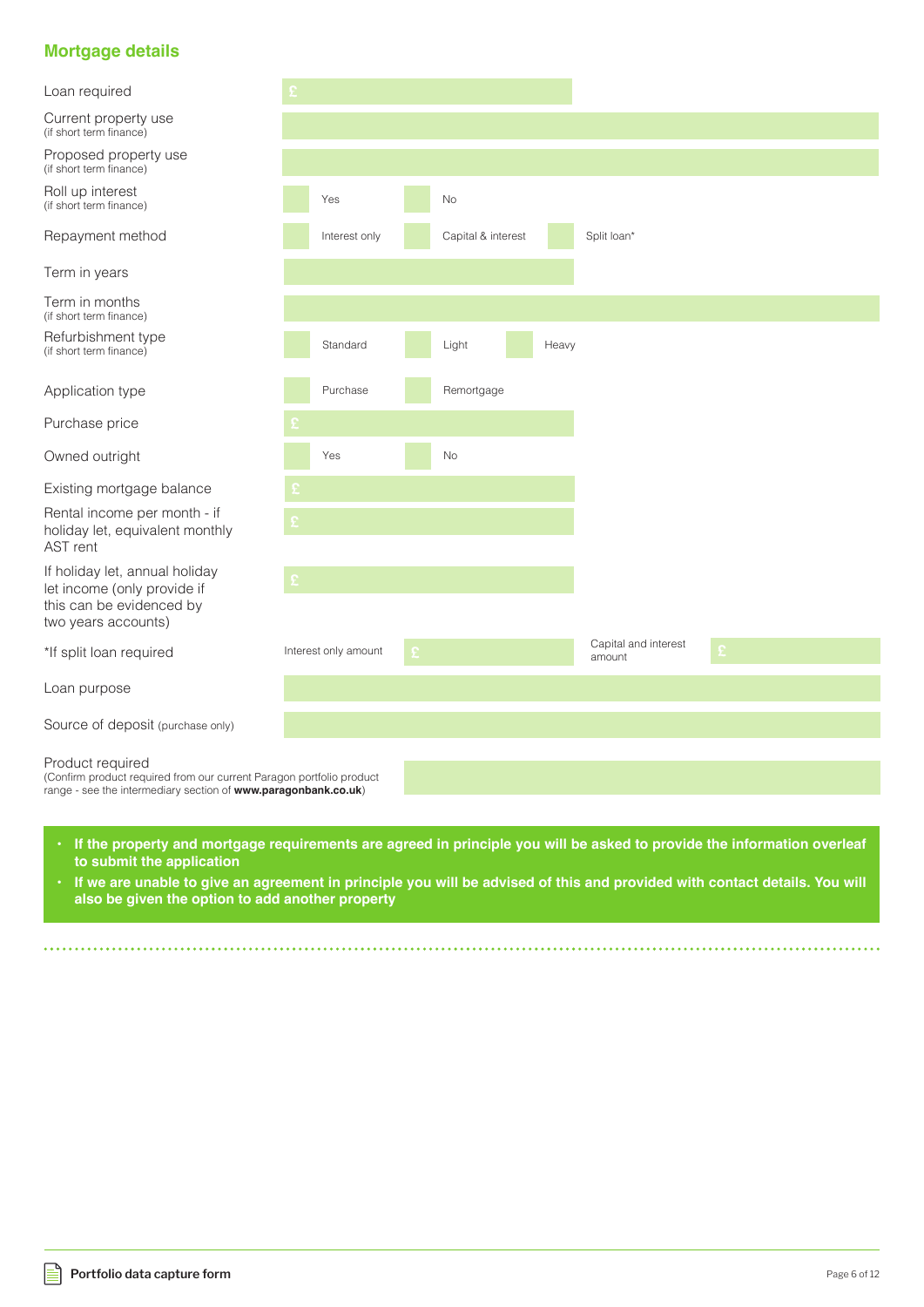# **Employment / business details**

|                 | <b>APPLICANT 1</b> | <b>APPLICANT 2</b> |
|-----------------|--------------------|--------------------|
| Name            |                    |                    |
| Address         |                    |                    |
|                 | Postcode           | Postcode           |
| Telehone number |                    |                    |
| Occupation      |                    |                    |
|                 |                    |                    |

# **If self-employed / accountant details**

| Accountant name                                       |          |
|-------------------------------------------------------|----------|
| Accountant address                                    |          |
|                                                       | Postcode |
| Name of person acting                                 |          |
| Qualification                                         |          |
| Telephone number                                      |          |
| Email address                                         |          |
|                                                       |          |
| <b>Access details</b>                                 |          |
| Contact name                                          |          |
| Address                                               |          |
|                                                       | Postcode |
| Telephone number                                      |          |
| Email address                                         |          |
| Managing agant dataile (expatriate applications only) |          |

# **Managing agent details (expatriate applications only)**

| Firm name        |          |
|------------------|----------|
| Name of Agent    |          |
| Address          |          |
|                  | Postcode |
| Telephone number |          |
| Email address    |          |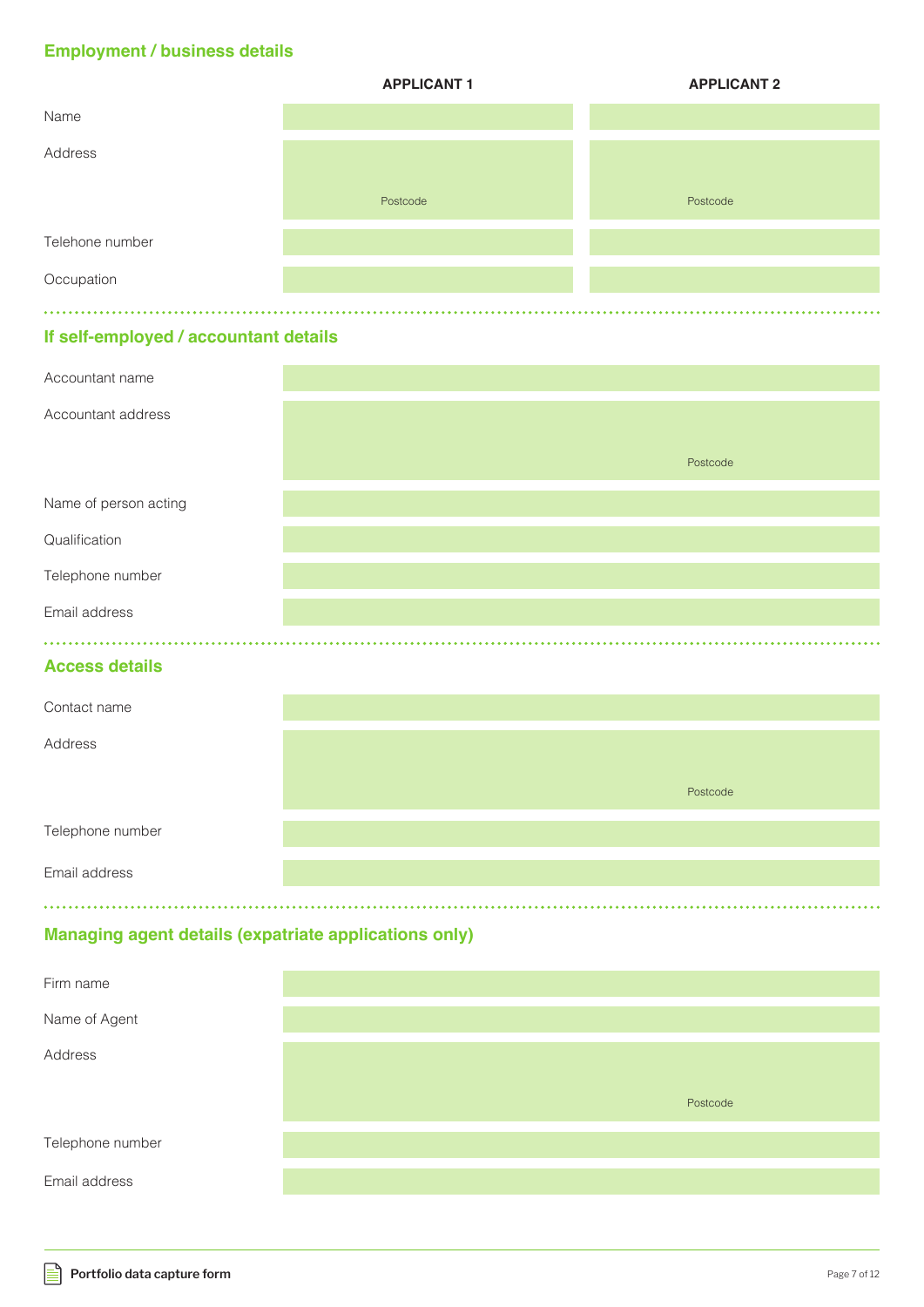### **Buy-to-let mortgage details**

| Loan required                                                                                                                                              |   |                      |   |                    |                                |   |  |  |
|------------------------------------------------------------------------------------------------------------------------------------------------------------|---|----------------------|---|--------------------|--------------------------------|---|--|--|
| Repayment method                                                                                                                                           |   | Interest only        |   | Capital & interest | Split loan*                    |   |  |  |
| Term in years                                                                                                                                              |   |                      |   |                    |                                |   |  |  |
| Application type                                                                                                                                           |   | Purchase             |   | Remortgage         |                                |   |  |  |
| Purchase price                                                                                                                                             |   |                      |   |                    |                                |   |  |  |
| Owned outright                                                                                                                                             |   | Yes                  |   | <b>No</b>          |                                |   |  |  |
| Existing mortgage balance                                                                                                                                  |   |                      |   |                    |                                |   |  |  |
| Rental income per month - if<br>holiday let, equivalent monthly<br>AST rent                                                                                | £ |                      |   |                    |                                |   |  |  |
| If holiday let, annual holiday<br>let income (only provide if<br>this can be evidenced by                                                                  | £ |                      |   |                    |                                |   |  |  |
| two years accounts)                                                                                                                                        |   |                      |   |                    |                                |   |  |  |
| *If split loan required                                                                                                                                    |   | Interest only amount | £ |                    | Capital and interest<br>amount | £ |  |  |
| Loan purpose                                                                                                                                               |   |                      |   |                    |                                |   |  |  |
| Source of deposit (purchase only)                                                                                                                          |   |                      |   |                    |                                |   |  |  |
| Product required<br>(Confirm product required from our current Paragon portfolio product<br>range - see the intermediary section of www.paragonbank.co.uk) |   |                      |   |                    |                                |   |  |  |
| Once the property and mortgage details have been agreed in principle you will have the option to add another property or to continue with the application  |   |                      |   |                    |                                |   |  |  |

- **• Please remember that if stopped part way through, multiple property applications can only be resumed one property at a time**
- **If another property is added you will be asked to provide property details, mortgage details, vendor details and access details**
- **If continue is selected you will be asked to provide the information below to complete the application**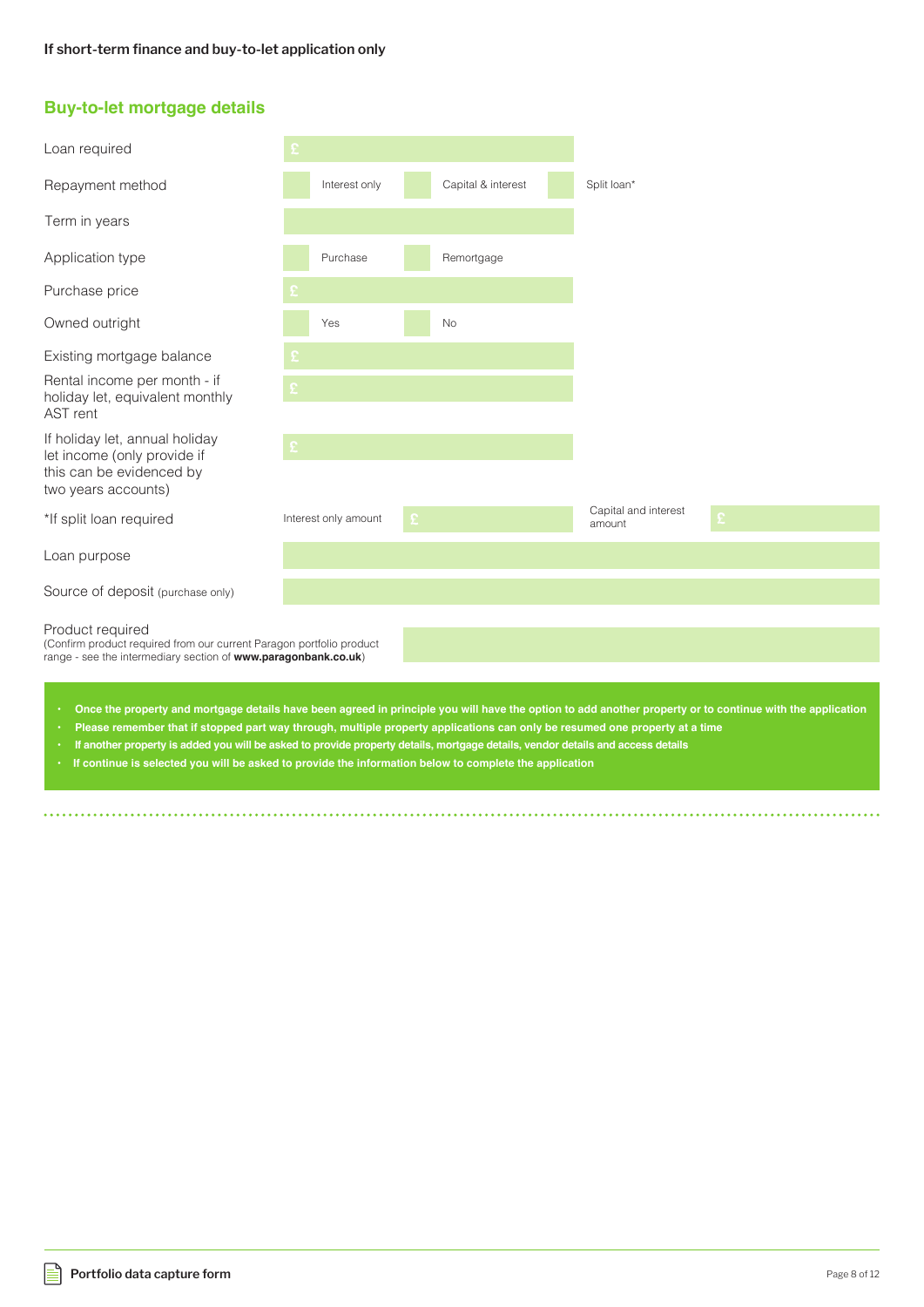# **Solicitor details**

| Solicitor firm name                                                                |  |                        |          |
|------------------------------------------------------------------------------------|--|------------------------|----------|
| Name of person acting                                                              |  |                        |          |
| Address                                                                            |  |                        |          |
|                                                                                    |  |                        | Postcode |
| Telephone number                                                                   |  |                        |          |
| Fax number                                                                         |  |                        |          |
| Email address                                                                      |  |                        |          |
|                                                                                    |  |                        |          |
| <b>Originating intermediaries</b>                                                  |  |                        |          |
| Did you receive this application through an originating intermediary?<br>No<br>Yes |  | If yes, please provide |          |
| Consultants name                                                                   |  |                        |          |
| Company address and postcode                                                       |  |                        | Postcode |
| Telephone number                                                                   |  |                        |          |
| .                                                                                  |  |                        |          |

# **Direct debit details**

We require a fully completed direct debit instruction signed by all account holders. Payments must be made from a UK bank/building society account and the applicants must be the account holders.

. . . . . . . . . . . .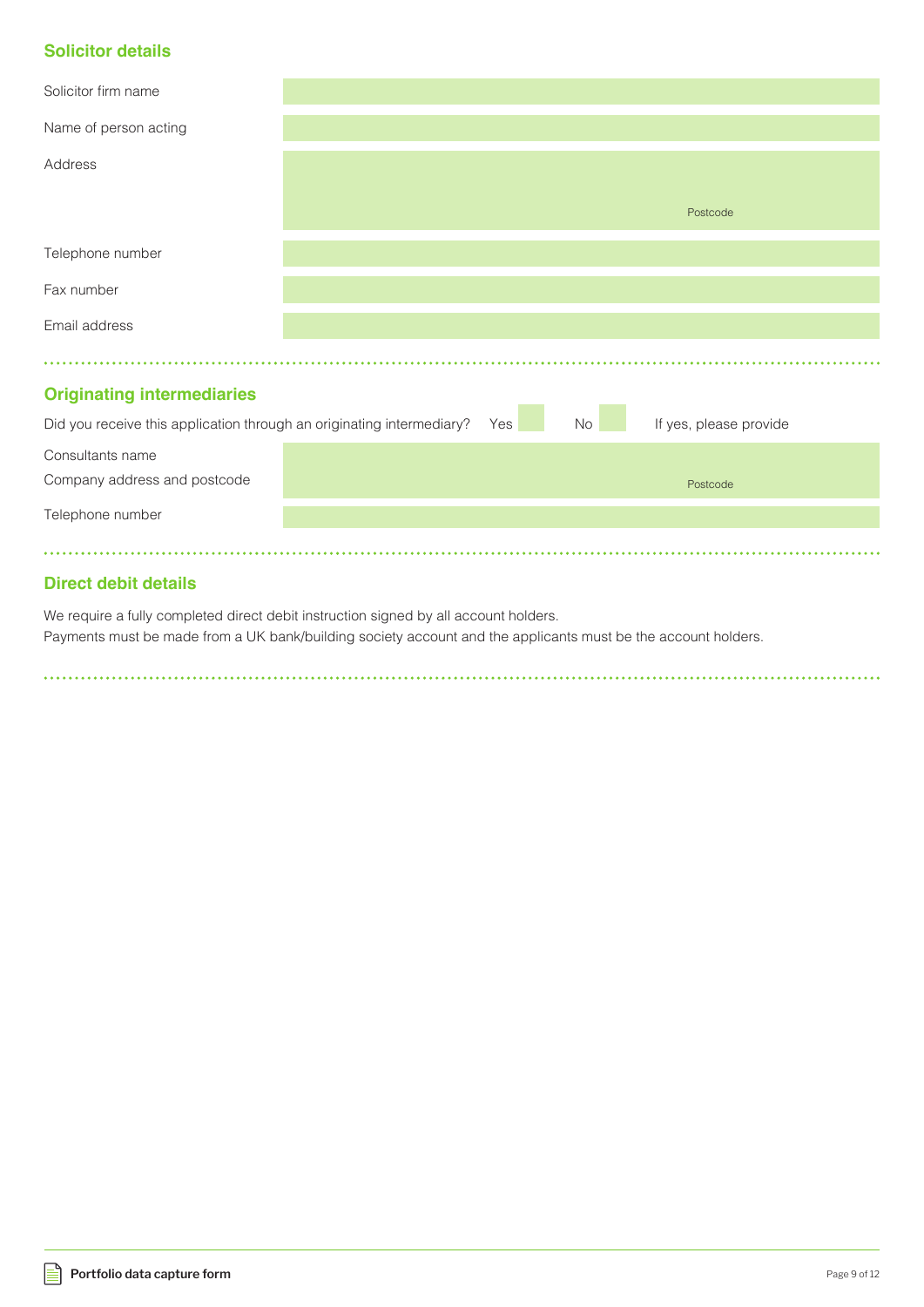### **Additional information** (must be completed in all circumstances)

As a responsible lender, when you apply for a mortgage, we have to assess all material facts before an offer is issued. It is your responsibility to disclose any material facts that could influence our decision.

The following questions we consider to be material and must be answered on behalf of all applicants before we can assess your application.

**2.** Are you aware of any future changes to your income or expenditure that would affect your ability to repay the mortgage? **3.** Have you ever incurred mortgage or unsecured credit arrears, been declared bankrupt, entered into arrangement with creditors or been party to a mortgage where the property has been taken into possession? **4.** Have you ever been declared bankrupt whilst being a director of a company that went into liquidation, receivership or administration or been disqualified from being a director of a company **5.** Have you ever had a county court judgement or any other court order made against you? **6.** Have you been refused a mortgage in the last 12 months? Yes No Yes No Yes No Yes No Yes No **1.** Have you ever been convicted of an offence (other than driving offences)? The Most Convention of the Vescourse of the No

If you have answered yes to any of the above questions, or if you are in doubt as to whether any fact is material, you should provide full details.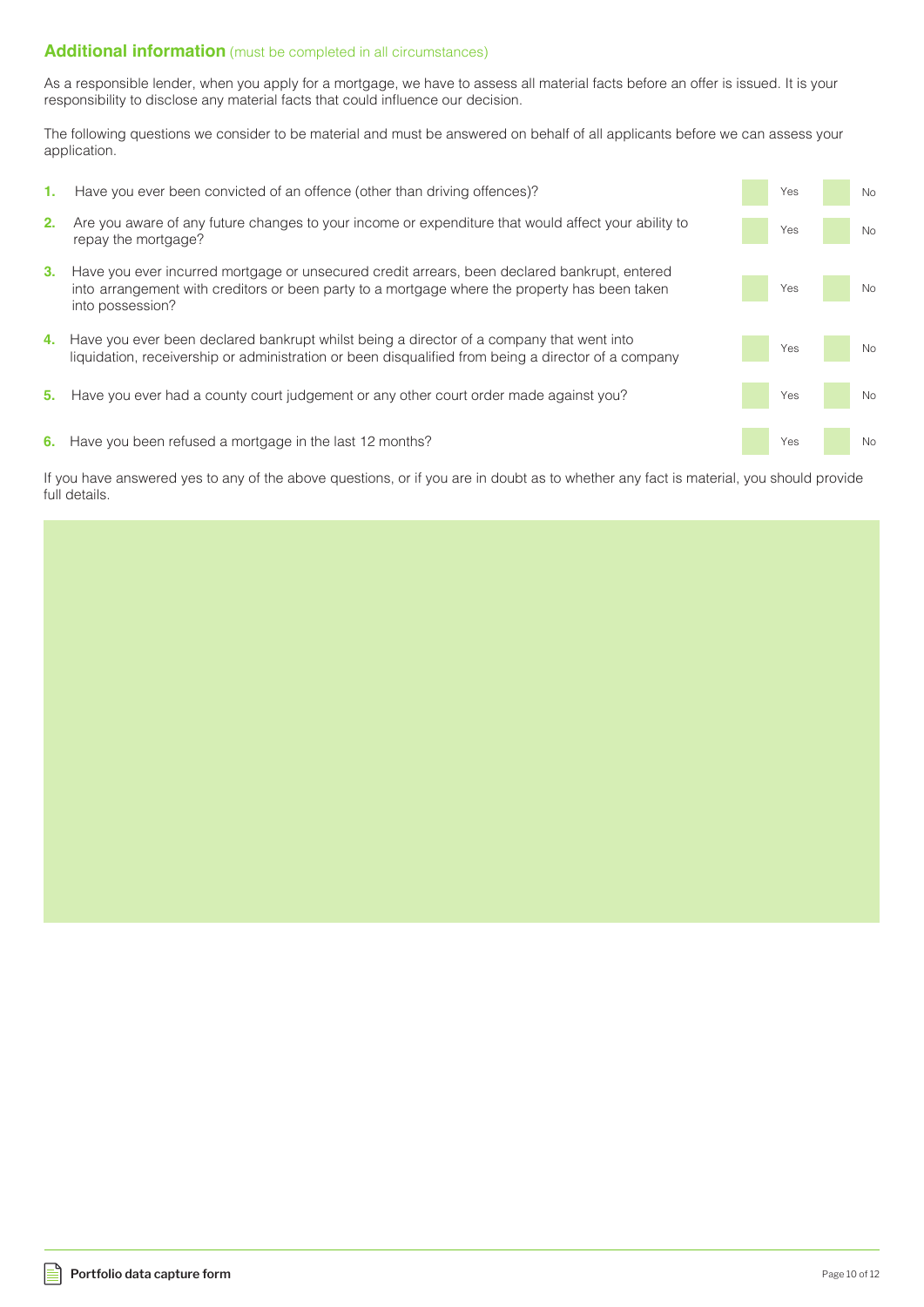# **Property schedule**

This schedule must include all residential investment properties owned by every applicant in both personal and corporate name. Where the applicant owns three or less properties, completion of this property schedule is compulsory. Where the applicant owns more than three properties, although the property schedule is not compulsory as part of the online application, a fully completed schedule will be required prior to the full underwriting assessment being carried out.

You do have the option of submitting the property schedule online through eTech, and you can find a link to this on our website at **https://www.paragonbank.co.uk/intermediary/mortgages/buy-to-let/portfolio/criteria.** 



#### **Portfolio data capture form Page 11 of 12**